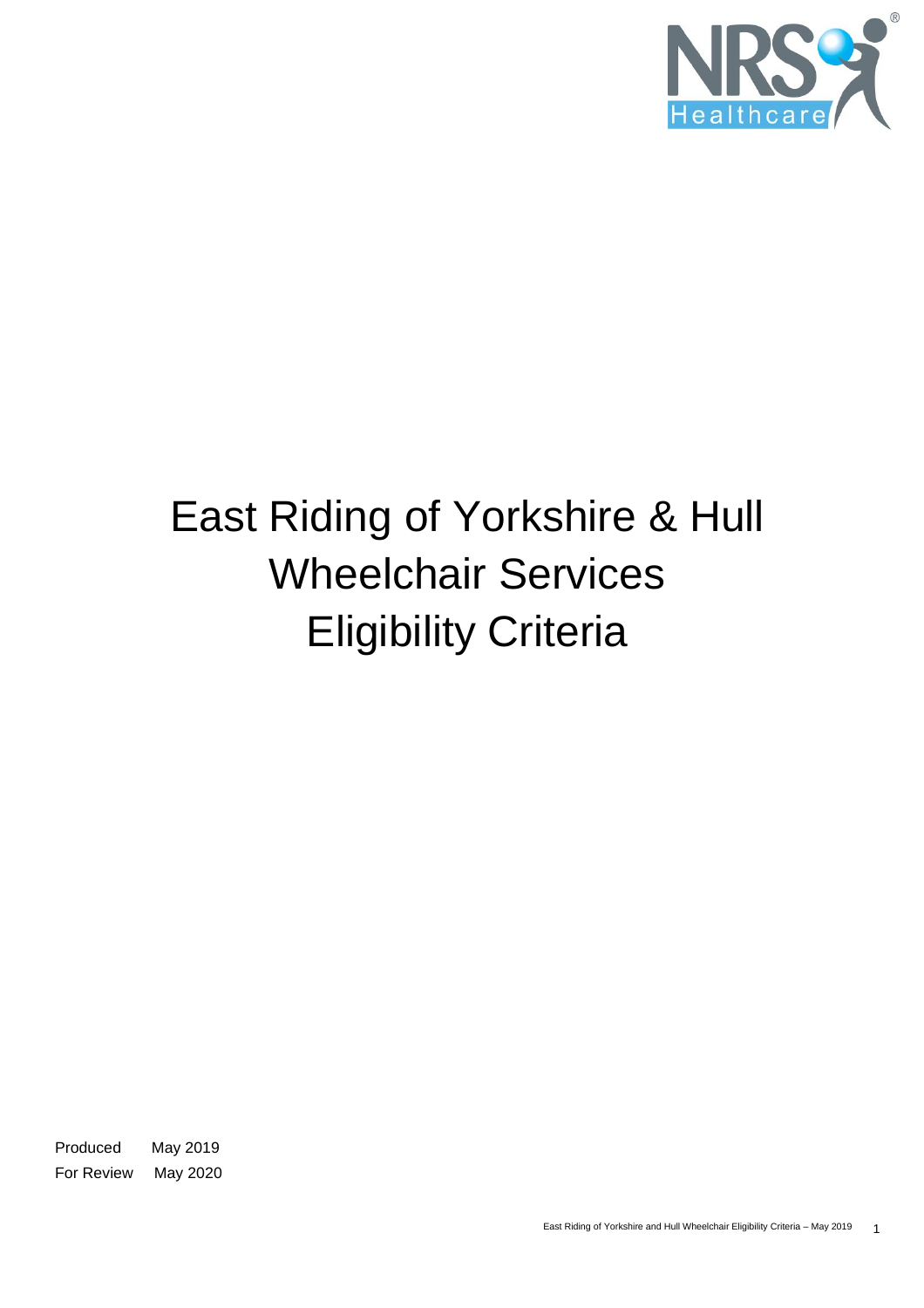

Originator NRS Healthcare in conjunction with Blatchford Clinical Services, East Riding of Yorkshire and Hull Clinical Commissioning Groups.

#### Contributors March 2019:

 Sally Smith, Clinical Commissioning Lead for CES and Wheelchairs, ERY CCG Patience Young, Clinical Commissioning Lead, Hull CCG Sarah Cutts, NHS Care funded Commissioner, Hull Julia Bostock, Head of Wheelchair Service, NRS Rachel Cleary, Clinical Lead Wheelchair Services North Kate Welland, Occupational Therapy Clinical Lead, Blatchford Jacqui Twomey, Occupational Therapist Children and Families Disability Service, Hull City Council Heather Moore, Lead Occupational Therapist, East Riding Social Services

#### Contributors March 2018:

 Sally Smith, Clinical Commissioning Lead for CES and Wheelchairs, ERY CCG Patience Young, Clinical Commissioning Lead, Hull CCG Nicola Holbrook, Clinical Lead – Wheelchairs, NRS Neil Hopper, Service Ops Manager, NRS Anthony Stockton, Rehabilitation Engineer Clinical Lead, Blatchford Hannah Harrison, Occupational Therapy Clinical Lead, Blatchford Contributors June 2016: Julie Croysdale Regional Manager; Blatchford Caroline Desjardins, Clinical Lead for wheelchairs and special seating, Blatchford Nicola Holbrook, Clinical Lead – Wheelchairs, NRS Gareth Everton, Hull Clinical Commissioning Group

Neil Griffiths, East Riding Clinical Commissioning Group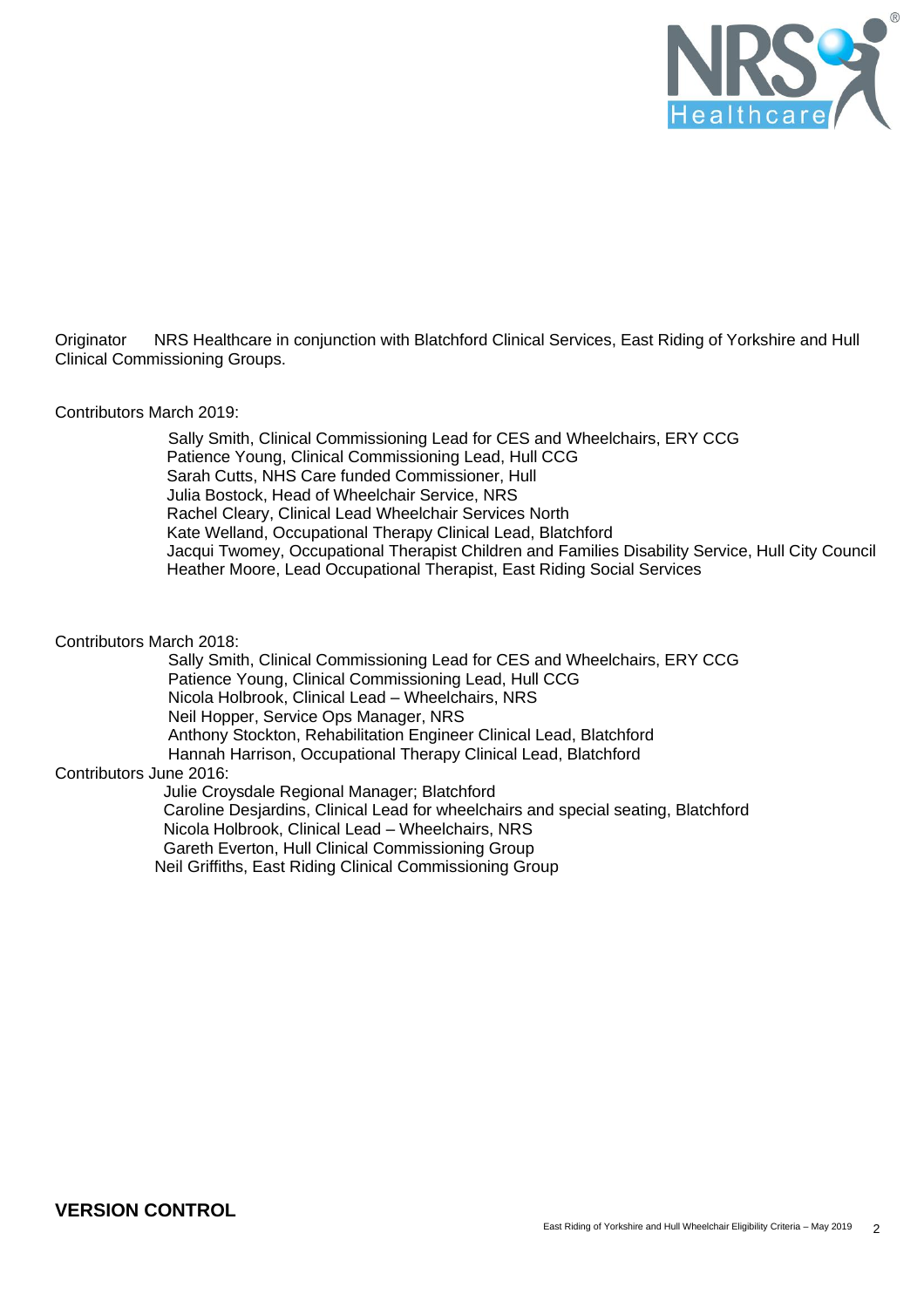

|                                                          | <b>Section</b>                     | <b>Additions</b>                                                                                                                                                                                                                                                                                                                       |  |
|----------------------------------------------------------|------------------------------------|----------------------------------------------------------------------------------------------------------------------------------------------------------------------------------------------------------------------------------------------------------------------------------------------------------------------------------------|--|
| <b>To include East</b><br><b>Riding of Yorkshire</b>     | Entire<br>document                 | Created the document to ensure inclusive of Hull and East Riding<br>wheelchair users                                                                                                                                                                                                                                                   |  |
| <b>ERY and Hull</b><br>commissioner<br>requested changes | 3.5                                | Amended description regarding provision of trays                                                                                                                                                                                                                                                                                       |  |
|                                                          | Title page                         | Updated contributors                                                                                                                                                                                                                                                                                                                   |  |
|                                                          | 1                                  | Addition of Rehabilitation Engineer                                                                                                                                                                                                                                                                                                    |  |
|                                                          | 2.2e                               | Clarification on buggies for postural needs under 36 months.                                                                                                                                                                                                                                                                           |  |
|                                                          | 2.13                               | Rewording of lost and stolen equipment funding.                                                                                                                                                                                                                                                                                        |  |
|                                                          |                                    | Exclusion for use only at work moved from Active Users section to<br><b>Exclusions section 5</b>                                                                                                                                                                                                                                       |  |
|                                                          | 9.2.                               | Reclining buggy criteria clarified                                                                                                                                                                                                                                                                                                     |  |
|                                                          | 10.4                               | Added provision of dual access controls                                                                                                                                                                                                                                                                                                |  |
|                                                          | 10.5                               | Clarification power packs                                                                                                                                                                                                                                                                                                              |  |
|                                                          | 11.1                               | Reworded for clarity                                                                                                                                                                                                                                                                                                                   |  |
|                                                          | 13                                 | Hidden disabilities. Added as new section                                                                                                                                                                                                                                                                                              |  |
|                                                          | 15.4                               | Added clarity around repair of accessories purchased through PWB.                                                                                                                                                                                                                                                                      |  |
|                                                          | App 4                              | PWB info added Imbedded FAQ document, section 1 and section 2<br>assessment forms                                                                                                                                                                                                                                                      |  |
|                                                          | <b>Omissions</b><br><b>Section</b> |                                                                                                                                                                                                                                                                                                                                        |  |
|                                                          |                                    | Removal of 'Users will need to contact their General Practitioner's                                                                                                                                                                                                                                                                    |  |
|                                                          | 2.3                                | surgery for the relevant contact number'. To minimise signposting to GP<br>where not essential.                                                                                                                                                                                                                                        |  |
|                                                          | 2.4                                | Removed as not relevant given that short term needs are already<br>covered.                                                                                                                                                                                                                                                            |  |
|                                                          | 4.4                                | Removal of process to request funding from CCG outside eligibility<br>criteria on the basis this has not been used to date and the PWB should<br>cover these cases.                                                                                                                                                                    |  |
|                                                          | 6.1                                | Deleted as this does not add any benefit to this document                                                                                                                                                                                                                                                                              |  |
|                                                          | 7.4                                | Deleted as this does not add any benefit to this document                                                                                                                                                                                                                                                                              |  |
|                                                          | 9                                  | Guidance on under 18 yr olds attending appointments removed as this is<br>not part of the criteria and therefore not relevant to this document                                                                                                                                                                                         |  |
|                                                          | 9.9                                | Removal of "Indoor 'posturally supportive static seating': The<br>Community Care Equipment Service no longer provides static seating<br>systems, such as the Triton chairs or X:Panda chairs, where the needs<br>can be met as part of the holistic Wheelchair Service assessment within<br>a suitable wheelchair and seating system." |  |
|                                                          | 10.2                               | Removal of EPIC terminology and clarification of criteria                                                                                                                                                                                                                                                                              |  |
|                                                          | 10.3                               | Removal of EPIOC terminology and clarification of criteria                                                                                                                                                                                                                                                                             |  |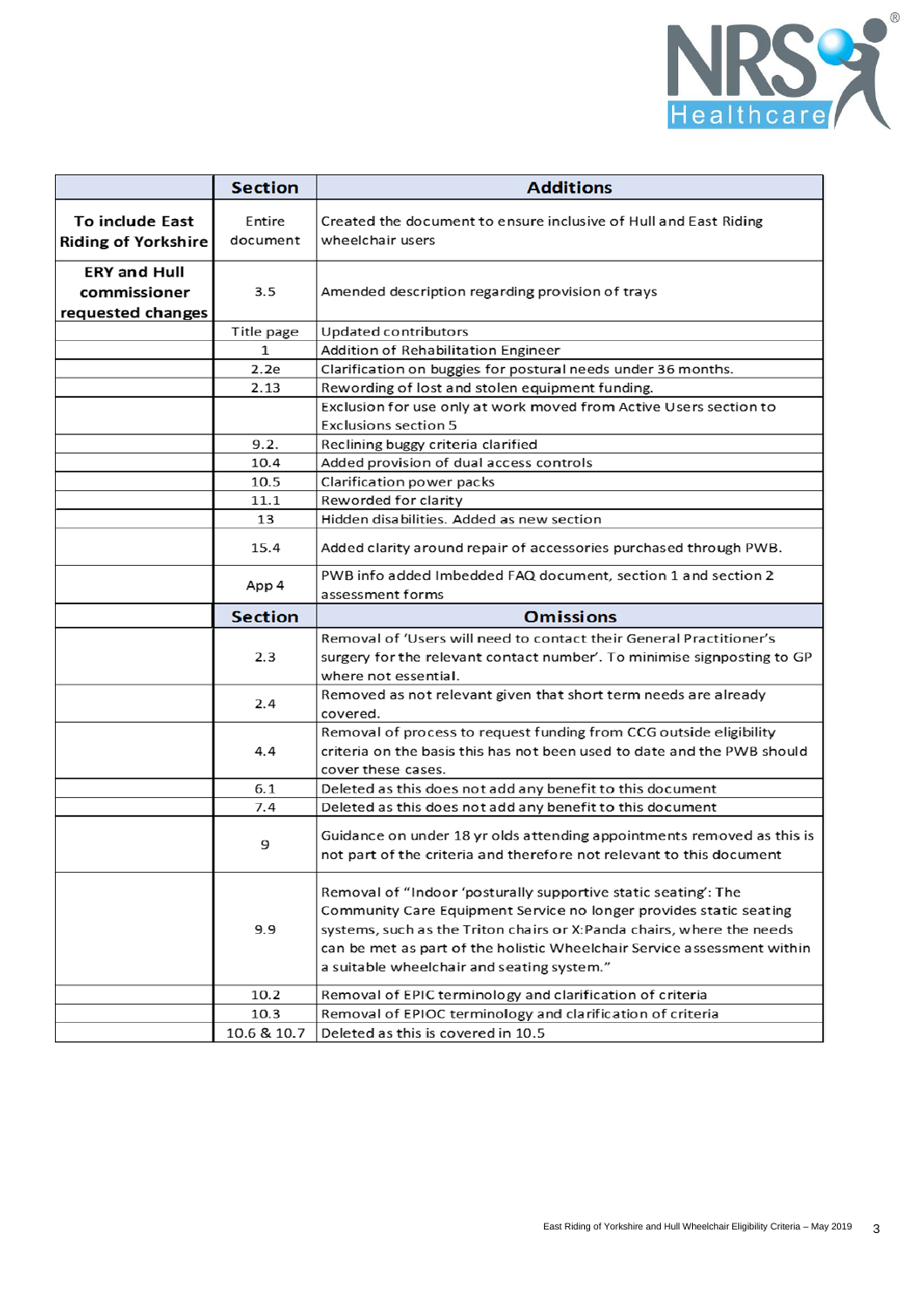

# **ELIGIBILITY CRITERIA – CONTENTS**

- **1. Introduction**
- **2. General Conditions**

# **3. Manual Wheelchairs**

- 3.1 Standard wheelchairs<br>3.2 Non-standard wheelch
- 3.2 Non-standard wheelchairs/special bespoke wheelchairs<br>3.3 Accessories
- 3.3 Accessories<br>3.4 Standard mo
- Standard modifications
- 3.5 Trays

# **4. Criteria for the Supply of more than one Wheelchair**

- 4.1 Provision of one wheelchair
- 4.2 Non-funding of wheelchairs for education and exception PWB<br>4.3 Charitable Funding
- 4.3 Charitable Funding<br>4.4 Private Purchases
- 4.4 Private Purchases

# **5. Exclusion Criteria**

# **6. Active User Wheelchairs**

- 6.1 Prescription Criteria<br>6.2 Modifications
- **Modifications**

# **7. Criteria for Non-Standard Cushions**

- 7.1 Assessment process<br>7.2 Replacement Cushior
- **Replacement Cushion**
- 7.3 Care home use
- 7.4 Cushion return if no longer required

# **8. Criteria for Postural Supportive Special Seating**

- 8.1 Definition of types of postural seating
- 8.2 Supply of postural seating<br>8.3 Provision of postural seating
- Provision of postural seating in privately funded wheelchairs

# **9. Guidelines for the Supply of Equipment for Children and Young Adults**

- 9.1 Pushchairs and Buggies
- 9.2 Fully Reclining Buggies
- 9.3 Standard Wheelchairs for Children
- 9.4 Double (twin) Buggies/Tandem
- 9.5 Accessories not provided
- 9.6 Powered Wheelchairs
- 9.7 Mobility Equipment for use in education only
- 9.8 Cushion
- 9.9 Modification
- 9.10 Block Assessment Visits to school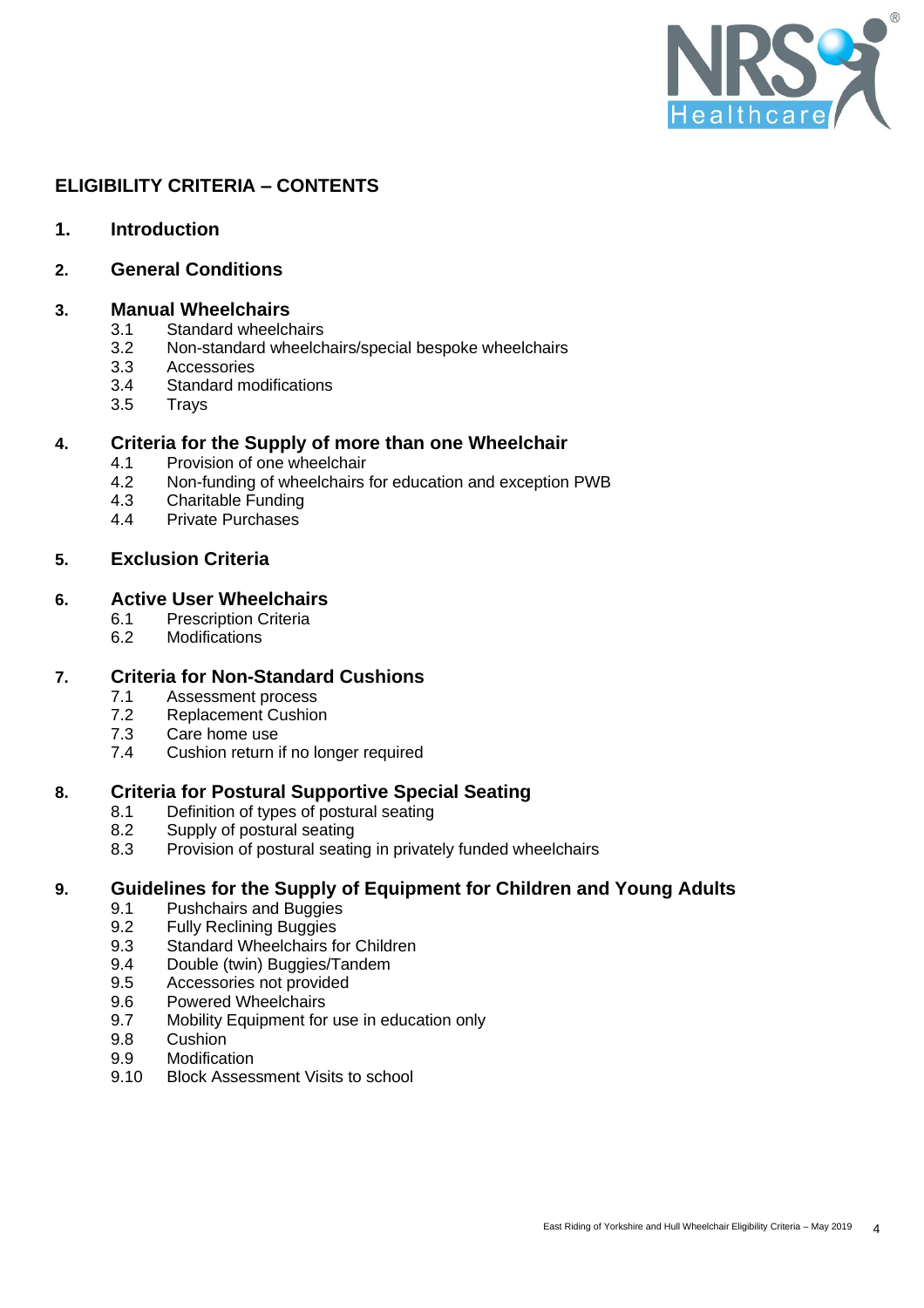

# **10. Criteria for Powered Wheelchairs**

- 10.1 Assessment Process<br>10.2 Indoor Powered whee
- Indoor Powered wheelchair criteria
- 10.3 Indoor/ Outdoor powered wheelchair criteria<br>10.4 Dual Access Controls
- 10.4 Dual Access Controls<br>10.5 Power Packs
- Power Packs

# **11**, **Repairs and maintenance**

# **12. Issue of Equipment to Care Homes**

- **New Referrals**
- 12.2 Existing Users
- 12.3 Exclusions<br>12.4 Repair or C
- 12.4 Repair or Collection of Wheelchairs<br>12.5 Liability
- Liability

# **13. Hidden Disabilities**

# **14 Attaching Communication Aids to Wheelchairs**<br>14.1 External Companies responsibilities

- 14.1 External Companies responsibilities<br>14.2 Liability re fitting third party equipme
- Liability re fitting third party equipment

# **15. Personal Wheelchair Budgets**

- 15.1 Eligibility and definition<br>15.2 Calculating PWB budge
- Calculating PWB budgets
- 15.3 Additional Eligibility information
- 15.4 Repair and maintenance

# **Appendices**

- o Appendix 1 List of agencies mentioned in the document
- o Appendix 2 referral forms
- o Appendix 3 Prescribing Matrix
- o Appendix 4 PWB documents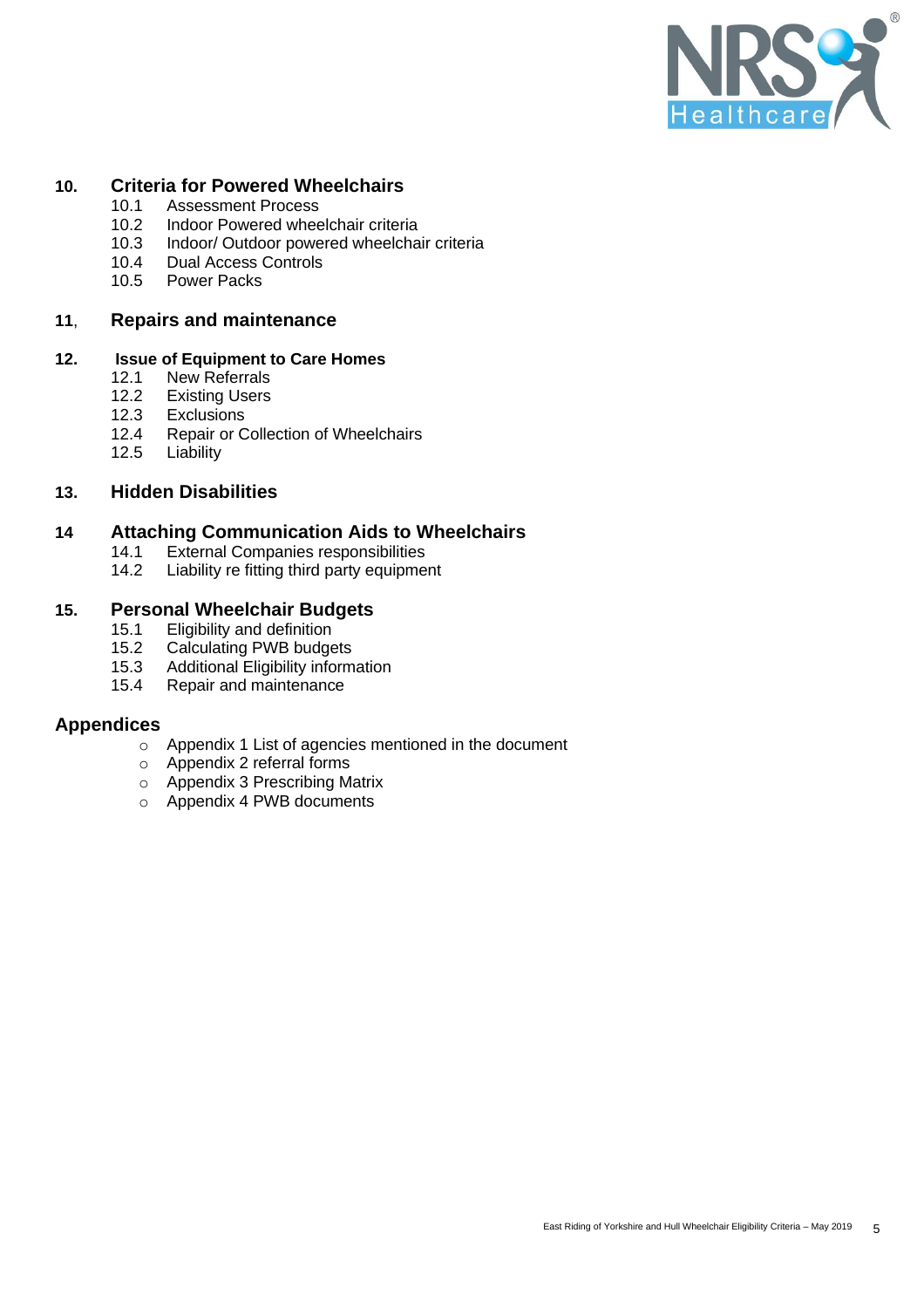

# **1. Introduction**

The Wheelchair Service is based at;

11 Reed Street, Hull, HU2 8JJ Telephone: 0344 8936375

The centre provides a wheelchair service to residents who are registered with a Hull or East Riding of Yorkshire (ERY) CCG General Practitioner or who are not registered with any GP and resident within the Hull or ERY geographical boundaries.

HMP Hull and Wolds Prisons. The service is responsible for the provision of wheelchairs and associated equipment to the residents of these establishments. All wheelchairs/equipment provided will meet the health and safety requirements of the Prison.

*National Health Service (NHS) hospital treatment is free for people who live in the United Kingdom (UK) and is not based on British nationality or the past or present payment of National Insurance contributions or UK taxes. Under the current regulations, visitors to the UK are liable to pay for NHS hospital treatment. Treatment in A&E is free but once a person is made an inpatient, or given an outpatient appointment, all treatment is chargeable.*

This document has been written as an appendix to both Hull CCG and ERY CCG, Accessing the Community Care Equipment Service: policy for prescribers: 2016. It is for the benefit of service users, parents, carers and health care and social care professionals. It aims to clearly outline the services and equipment choices that our users are eligible to receive. It is also an essential reference document for clinicians working within the wheelchair service.

The contents of this document have been agreed by the ERY and Hull CCGs.

The Clinical Service and the and Approved Repair Contract in ERY and Hull will be delivered by NRS who hold the main Community Equipment

Staff members working in the Centre and other health care professionals referred to in this document include:

Service Manager

Wheelchair Clinical Lead

Occupational Therapist (OT)

Physiotherapist (PT)

Rehabilitation Engineer (RE)

Technical Instructor (TI)

General Practitioner (GP)

Wheelchair Service Clinician (OT, PT, RE or TI)

# **2. General Conditions**

**2.1** New referrals will only be accepted from health or social care professionals, including therapists, medics, nursing staff and GP's. Self-referrals will be accepted from those service users who are already in possession of a prescribed wheelchair.

Information is available on our website <https://www.nrshealthcare.com/wheelchair/>

Referral forms can be located on the IRIS website, at the above NRS website, they are also attached to the end of this document or please call 0344 8936375

**2.2** Service users may be issued with a wheelchair, from the age of 36 months onwards by the wheelchair service, if they:

- a) Require a chair for short term purposes i.e.
	- following an episode of acute clinical intervention to support a hospital discharge
	- where extensive repair work is required to a wheelchair which is on long-term loan to a service user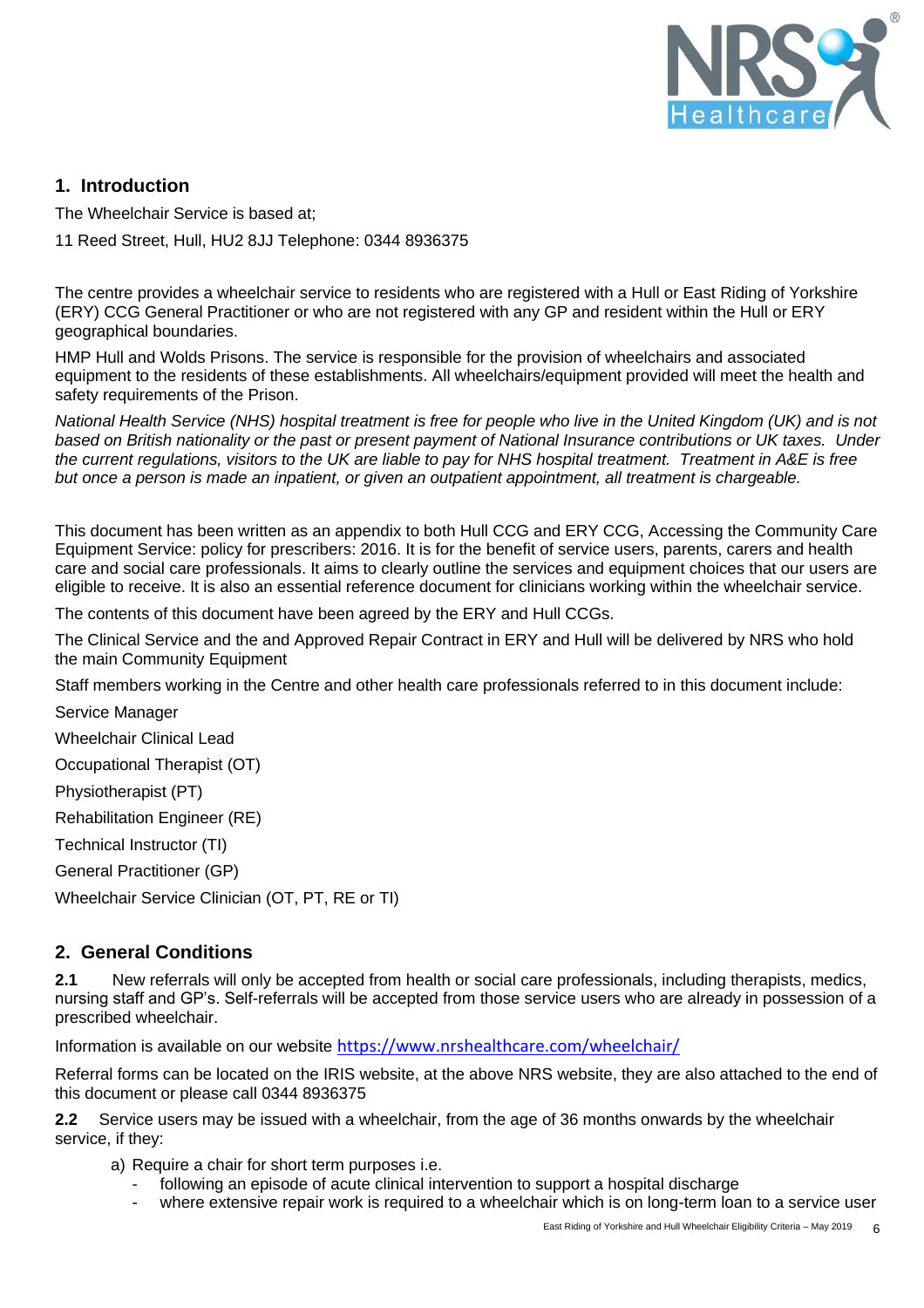

- the service user is awaiting the delivery of a long-term loan wheelchair.
- b) Require a wheelchair for long term use:
	- longer than 6 months and,
	- can demonstrate that they would use a wheelchair at least three times a week.
- c) Require a wheelchair as part of an end of life care plan
- d) Are children under 36 months who have significant postural and mobility needs that cannot be met by commercially available buggies.

**2.3** Pressure redistributing cushions provided to be used in wheelchairs only, and not in furniture such as armchairs. Cushions for use in armchairs can be obtained from the Community Care Equipment Service via an authorised prescriber (Nurse, Occupational Therapist or Physiotherapist).

**2.4** Existing users can self-refer for a re-assessment at any time.

**2.5** Procedures governing the issue of wheelchairs and equipment to residents of care homes are set out in section 12

**2.6** The user's permanent GP must be a constituent member of NHS ERY or Hull CCG.

**2.7** Any requests made for the supply of equipment are subject to approval by the Wheelchair Clinical Lead/NRS Service Manager. Any specialist non-standard stock equipment will be subject to approval by the Wheelchair Specials Panel.

**2.8** Any equipment issued by the Wheelchair Service is for use by the named user only and cannot be transferred to another user. **If this situation occurs, then the person making this decision will take responsibility in the case of an accident or injury.**

**2.9** If any equipment is no longer required by the user, for whatever reason, it must be returned to the Wheelchair Service. The wheelchair may be returned to 11 Reed Street, Hull or a collection may be arranged. Please contact NRS on Tel: 0344 8936375

**2.10** Repair and maintenance of wheelchair service issued equipment should be requested by contacting NRS Tel: 0344 8936375. Equipment should not be repaired or modified by other means without prior permission from the Wheelchair Service.

**2.11** The NHS will maintain wheelchairs issued by the service but will not maintain accessories fitted to the wheelchair by users or other agencies. NHS will be responsible for maintenance and repair of essential parts/accessories that are supplied, any additional features e.g. phone holders and embellishments will be the responsibility of the user to maintain and repair.

**2.12** The Wheelchair Service reserves the right to take appropriate action should it be apparent that a privately fitted accessory has contributed to a fault in the wheelchair or compromised safety. This action may include withdrawal of the wheelchair or a charge for any repair costs which have been incurred.

**2.13** The Wheelchair Service will not replace any lost or stolen items; therefore, users are advised to take out the appropriate insurance cover. The Wheelchair Service reserves the right to make a claim against the user for lost or stolen equipment. For example, if a wheelchair is lost or damaged during an holiday we may ask you to make a claim on your insurance.

**2.14** Equipment issued by the Wheelchair Service maybe recycled equipment that has been reconditioned to a high standard.

**2.15** If repairs are required outside the service user's area, the service user they will be required to contact that local areas Wheelchair Service Approved repairers.

Repairers details can be obtained by contacting NRS Tel: 0344 8936375

**2.16** Repairs will only be conducted in the user's home or agreed location. The service does not provide any repairs outside the ERY or Hull boundaries nor any roadside assistance.

# **3. Manual Wheelchairs**

**3.1 Standard wheelchairs:** Standard wheelchairs are supplied from a range of chairs held in stock by the Wheelchair Service. These will be supplied following triage of written referrals or ordered by a Wheelchair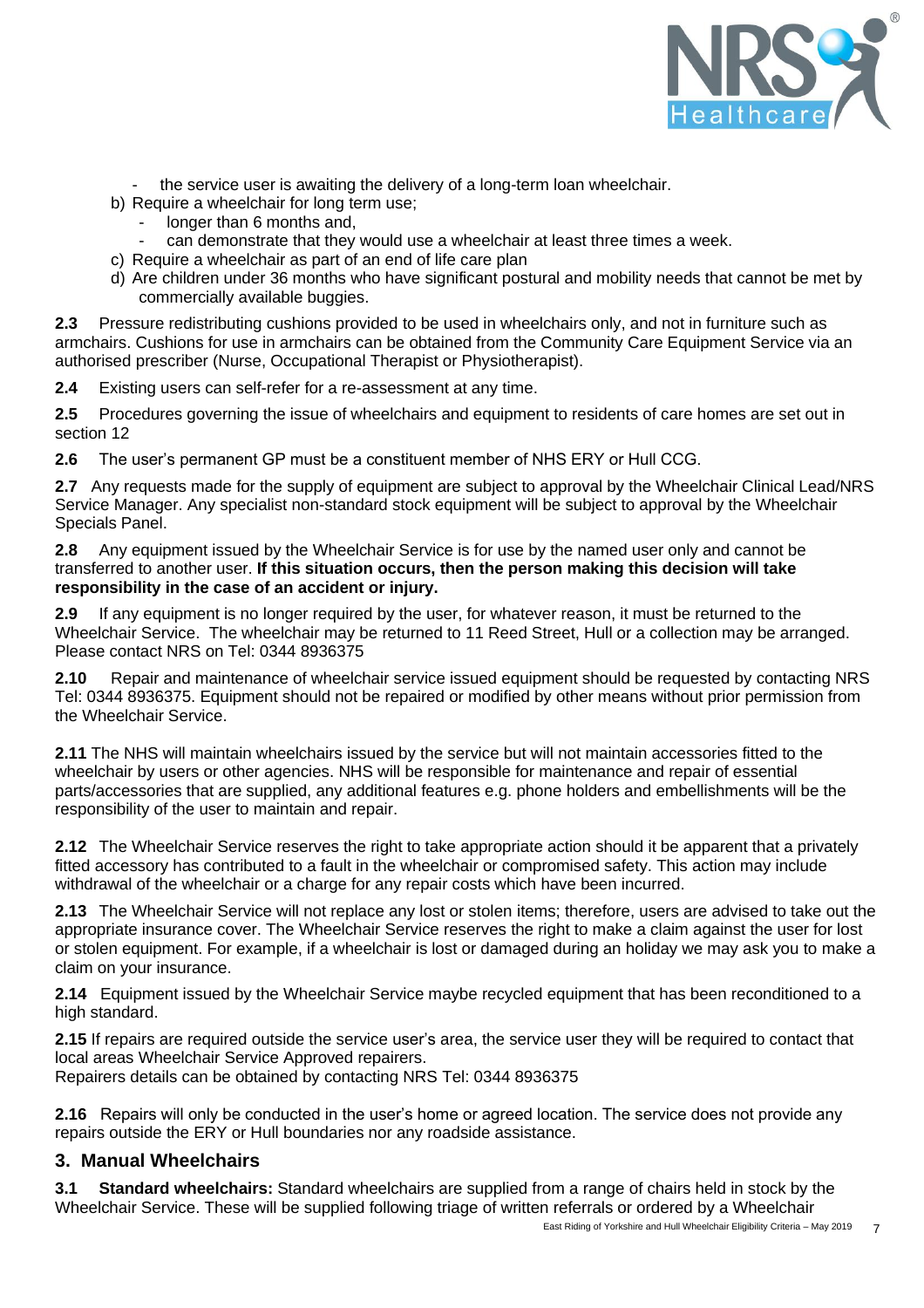

Approved Referrer. These may be subject to assessment by a Wheelchair Service Clinician when required. The range is attached in Appendix 3 Prescribing Matrix.

**3.2 Non-standard wheelchairs/special bespoke wheelchairs:** This range of equipment will only be supplied following an assessment by a Wheelchair Clinician when primary clinical needs cannot be met by standard equipment.

**3.3 Accessories:** Accessories will only be supplied following approval by a Wheelchair Clinician or Approved Prescriber.

**3.4 Standard modifications:** Standard modifications will only be supplied following an assessment by a Wheelchair Clinician or Approved Prescriber. Any non-standard modifications will also be subject to a Risk Assessment carried out by the Wheelchair Clinician.

**3.5** Trays will only **usually** be provided when required for postural reasons as determined by the Wheelchair Service staff. However, t**rays may be provided where this is essential to support and maintain independence.** If a tray is required for education, work or day hospital etc. this provision can be considered as part of a Personal Wheelchair Budget the referrer should approach the appropriate authority for funding.

# **4. Criteria for The Supply of More Than One Wheelchair**

**4.1** The Wheelchair Service will only provide one wheelchair to meet the essential clinical needs. If a second wheelchair is requested, then the Wheelchair Service can support the service user to purchase via the Personal Wheelchair Budgets (PWB) process or can signpost users and their carers to other agencies. On occasions were the user requires a wheelchair upstairs and installation of a through-floor lift is not possible, the wheelchair service may offer a secondary basic wheelchair.

Service users who are issued a powered wheelchair will usually receive an additional backup manual wheelchair – exceptions to this will require clinical justified on a case by case basis and approved by the Commissioning CCG.

**4.2** The service is not funded to supply wheelchairs purely for use in education, the exception to this will be via a Personal Wheelchair Budget. It is the responsibility of the Education Authority to fund equipment which enables the service user to access the curriculum.

**4.3** The Wheelchair Service will liaise with appropriate stake holders to access charitable funding or engagement with Access to Work and Education

**4.4** The Wheelchair Service cannot offer advice on private purchases but can support with assisting an individual's choice and control through the Personal Wheelchair Budget including the third-party option.

# **5. Exclusion Criteria**

As per the Department of Health - Integrated Community Equipment Services: Community Equipment and Care homes 2004 equipment should be provided by the care home if it is the type of equipment often required by its users as part of its statement of purpose. Therefore, standard wheelchairs and wheelchair cushions will not be supplied to nursing and residential homes, short break settings and hospice facilities.

The exceptions to this may be:

- short–term loan (less than 6-months),
- to enable hospital discharge/ independence for short term illness/mobility,

- following any reablement / rehabilitation plan as agreed with specialist services such as the intermediate care and long-term conditions.

Any client requiring a wheelchair only for the purpose of their employment will not be eligible, however if they meet Wheelchair eligibility criteria, they can be considered for a Personal Wheelchair Budget. The Access to Work team should be contacted via 'Job Centre Plus for the wheelchair user's area.

Wheelchairs and associated equipment will not be provided for: -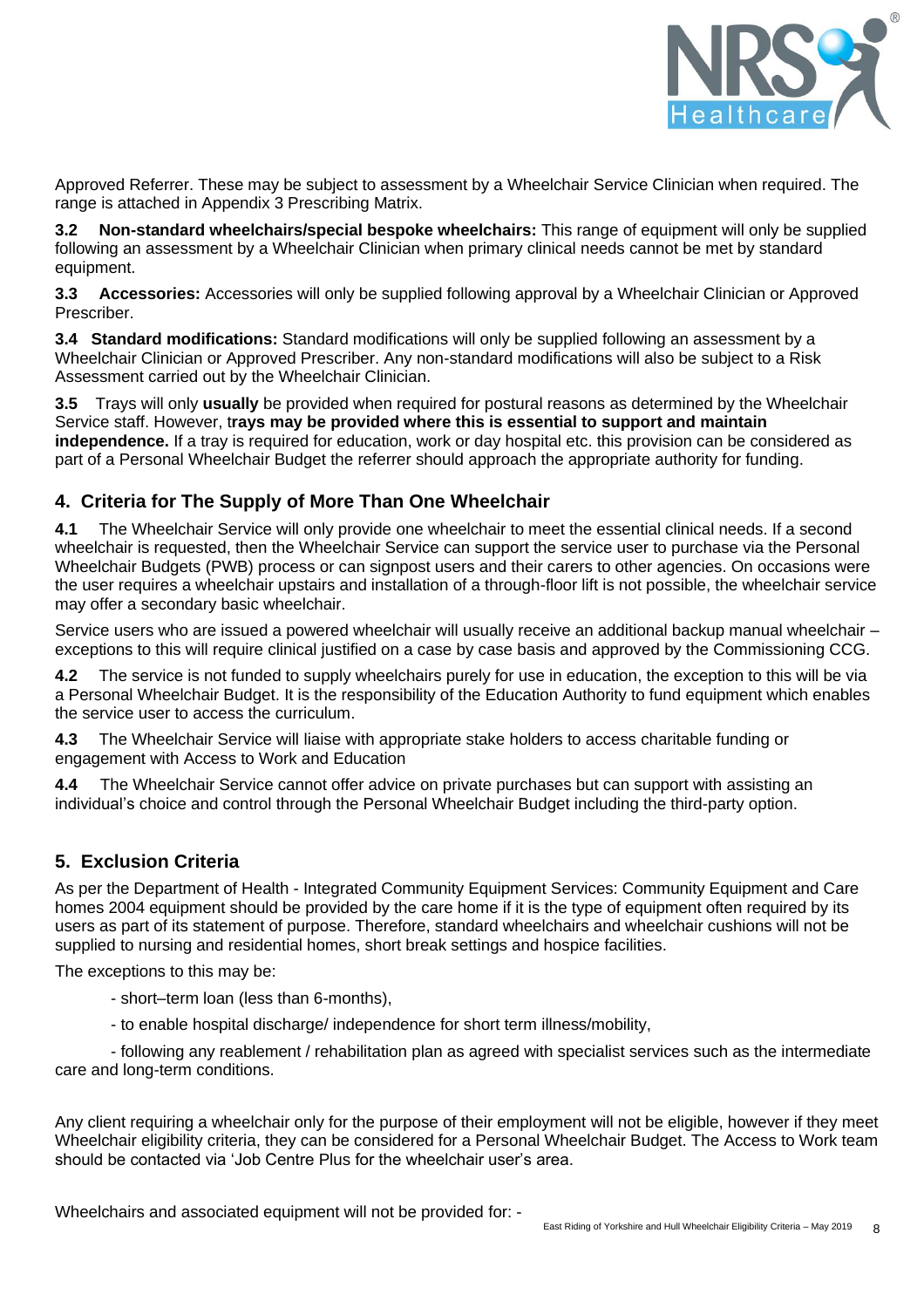

- Solely managing challenging behaviour unless deemed clinically appropriate. (please see hidden disability section)
- To solely access the education curriculum unless via a personal wheelchair budget.
- Sporting activities only.
- In place of suitable static seating (unless postural management is required).
- Powered wheelchairs for outdoor use only, neither occupant controlled or attendant controlled unless via a personal wheelchair budget.

# **6. Active User Wheelchairs**

Definition.

Active user chairs have a more flexible set up than the standard chairs and can be adjusted to meet the individual requirements of the user, so they can achieve greater independent mobility. They have quick release wheels and multiple axle positions. The chairs lend themselves to modification to maximise posture. High performance wheelchairs have the attributes of an Active user chair but are lighter weight with the ability to set in a very active position in compromise with stability to enable users to achieve maximum amount of independent mobility.

**6.1 Prescription Criteria:** Equipment of this category will be considered for issue when a client has clinical full time need that requires additional adjustability than is available in a standard wheelchair.

**6.2 Modifications:** Where clients require a supportive seating system, or modifications for postural support, these should be compatible with the active user wheelchair that is prescribed. If this is not possible then a compromise may have to be reached, and a more standard wheelchair issued, or a Personal Wheelchair budget considered.

# **7. Criteria for Non-Standard Cushions**

**7.1** Requests for a pressure-redistributing cushion to be provided direct from triage will require a Waterlow/ Braden Score assessment, which will be used in conjunction with the other information on the referral form. (The needs of the user will be assessed, and if clinically appropriate the requested cushion will be issued. Alternatively, a Wheelchair Clinician may undertake a further assessment. Wheelchair clinician's reserve the right to issue a suitable alternative cushion. Cushions for all risk levels may be issued. The cushions can be issued for use in NHS or privately purchased wheelchairs).

**7.2** Requests from a referrer for the issue of a replacement cushion *can be accommodated if equipment is a like for like replacement which has been clinical triaged. If a deterioration in condition has been identified a Waterlow / Braden risk assessment is required prior to issue by a District Nurse or Tissue Viability Nurse.* 

**7.3** Users in care homes will be issued with non-standard cushions to suit their individual needs only for use in their prescribed wheelchair. - Standard cushions shall be provided by the care home at their own cost. Care home staff (or community nursing when applicable) will be responsible for the regular review of the Waterlow/ Braden score, and should be encouraged to contact the Wheelchair Service if needs change.

**7.4** If a cushion is no longer required by the user, for whatever reason, it must be returned to the Approved Repairers or Wheelchair Service on Reed Street. It should under no circumstances be used in an armchair or given to another person or wheelchair user as this may be detrimental to their health and well-being.

# **8. Criteria for Posturally Supportive Seating**

**Postural Management and Pressure care provision**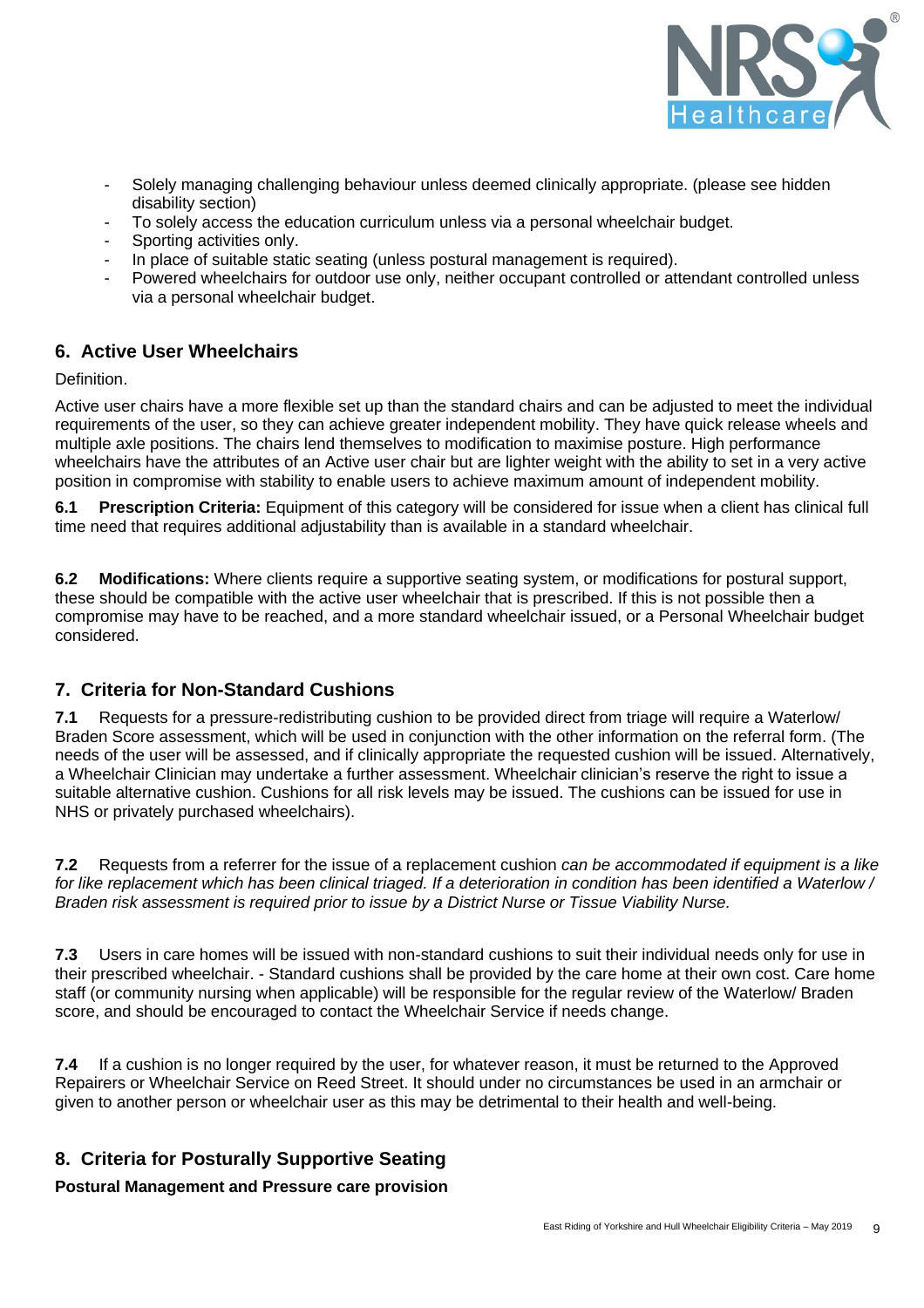

Postural management related to wheelchair provision and mobility, will be provided to any client eligible for, or in receipt of an NHS wheelchair, a wheelchair provided through the PWB route or a privately purchased wheelchair. **8.1** Posturally supportive seating is divided into two sections: -

- a) Standard and non-standard wheelchairs with postural off-the-shelf support.
- b) Custom contoured seating systems fitted to a wheelchair chassis.
- **8.2** Posturally supportive seating will only be supplied when standard and non-standard seating in standard or non-standard wheelchairs are unable to meet the user's needs following assessment by a Wheelchair Clinician.

Only one posturally supportive seating system will be supplied at any one time. Where the user is eligible for a second wheelchair, the service will endeavour to make the seating system transferrable between both wheelchairs.

**8.3** Posturally supportive seating can be supplied for fitting into a private wheelchair at the discretion of the Wheelchair Service. This may also be considered under a Personal Wheelchair Budget

# **9. Guidelines for The Supply of Equipment for Children and Young People**

**9.1 Pushchairs and Buggies:** These will not be issued to children under 36 months of age, except when special postural support is required, for example when a child's posture or postural control is not in line with developmental milestones.

**9.2 Fully reclining buggies:** fully reclining buggies will only be provided where clinically indicated, (this needs to meet significant medical needs such as significant seizures or epilepsy activity). Fully reclining buggies cannot be issued for personal care purposes only.

**9.3 Standard Wheelchairs for Children:** These will be supplied following a referral in accordance with the wheelchair criteria. Further assessment by a Wheelchair Clinician may be undertaken where deemed appropriate.

**9.4 Double/tandem Buggies:** These will only be supplied, along any necessary postural support, if both children have a disability affecting their mobility and meet the criteria for issue.

Where parents are requesting a double buggy for a child with a disability and a second child, a Personal Wheelchair Budget may be offered.

**9.5** The wheelchair service does not provide rain covers, cozy toes, parasols and other such accessories, however, can be consider under Personal Wheelchair Budgets.

**9.6 Powered Wheelchairs:** These will be issued to children and young people who are unable to walk or selfpropel functionally but are capable of independently controlling a powered wheelchair safely (see section 10). Indoor/outdoor powered wheelchairs may require close supervision as determined by the assessor.

**9.7 Mobility Equipment for use in Education only:** Mobility equipment for use to access the curriculum only is the responsibility of the Education Authority and not of the Wheelchair Service, however, can be considered under a Personal Wheelchair budget.

**9.8 Cushions:** Basic cushions will be supplied as required and non-standard cushions will be supplied after assessment by a Wheelchair Clinician. See section 7 for non-standard cushions.

**9.9 Modifications:** Written requests by a referrer must be made to the Wheelchair Clinician, however this can also be considered under a Personal Wheelchair Budget.

9.10 **Assessment Visits to Schools:** School clinics/ postural management clinics/ may be arranged subject demand and where clinically required.

**Please Note:** A list of each child to be assessed must be provided by the school to the Wheelchair Service/ School Therapist before the visit, together with full and relevant data on each child to be seen.

The school/ therapist will be responsible for informing the child's parents, and/or guardian of the intention to assess/reassess their child.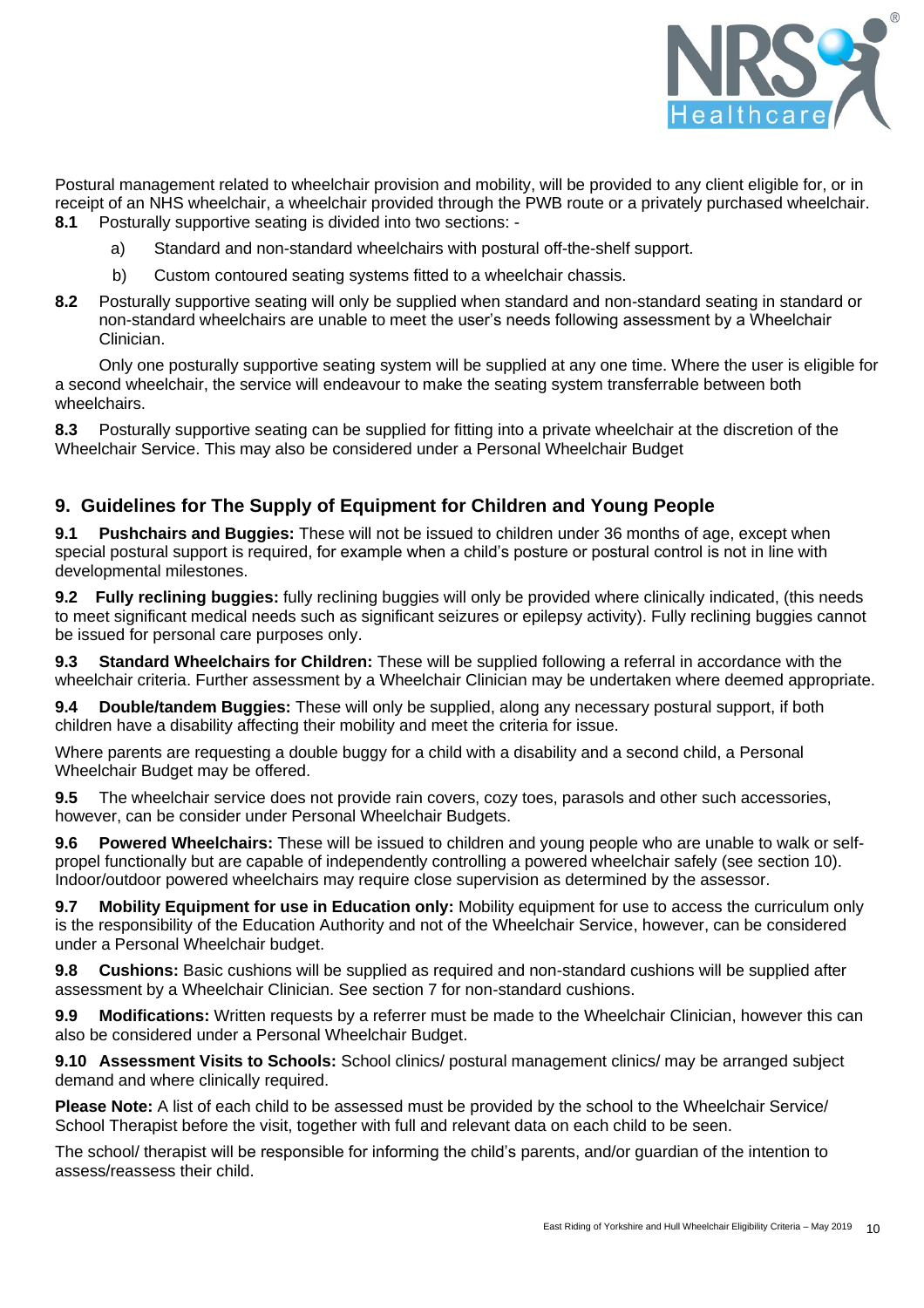

In some circumstances it may be more appropriate for the child and parents, therapist and/or guardian to be seen in clinic at the Wheelchair Service or at home, in which case a separate appointment will be made for this.

# **10. Powered Wheelchairs**

**10.1** All users will be subject to an assessment by a Wheelchair Clinician in order to determine if the user meets the eligibility criteria. This assessment will include physical ability, medical safety and mental agility required to drive a powered chair safely.

The service offers to supply a manual wheelchair as a back-up to any powered wheelchair prescription

### **10.2 Indoor Powered Wheelchair:** The following criteria must be met:

- a) Significantly restricted mobility which includes the inability to walk consistently and functionally or propel manual wheelchair or be medically at risk to do so.
- b) Have sufficient visual, cognitive, perceptual ability, and no recurring loss of consciousness that would impede safe use of a power chair. exceptions to this will require clinical justified on a case by case basis and approved by Commissioning.
- c) Have a residential environment that is appropriate for/can be adapted for the use of the chair
- d) Have the ability to demonstrate, through a wheelchair driving test, that they have the insight, cognitive ability and suitable independent ability to operate a power chair safely and independently without assistance.
- e) Be able to ensure that the power chair will be maintained adequately either personally or by a carer. This includes the charging of the batteries.
- f) Agree to conditions of supply.
- **10.3 Indoor. Indoor /Outdoor Powered Wheelchair:** The following criteria must be met:
	- a) Meet the criteria for an indoor powered wheelchair as above, with the exception 10.3 section C.
	- b) Have no medical conditions that would pose a danger to the user, pedestrians, or other road users and can comply with current DVLC requirements for motor vehicle drivers regarding the loss of consciousness (e.g. epilepsy).
	- c) The user should have the visual acuity to read a car number plate from at least 40 feet 12 meters. To adhere to Class 3 vehicle visual standards.
	- d) Have suitable facilities to enable independent access to the outdoor environment (e.g. a ramped access, area to store and charge)
	- e) Have a local outside environment that is accessible to a power chair and is compatible with its use. For example. A safe surface to drive the chair on such as tarmac/concrete
	- f) Have the ability to operate a power chair without assistance including ascending 2-inch kerbs, and dismounting kerbs backwards where appropriate.
	- g) Have the capacity to derive significant improvement in their independence and quality of life through the use of a power chair (e.g. use the wheelchair regularly to go out for social engagements or shopping). **h**) If, subsequently, the user fails to meet any of these criteria, the wheelchair will be withdrawn. This may be determined by regular review.
	- i) The assessor may seek further medical advice about individual users from their GP or consultant if necessary.

# **10.4 Dual Access Control**

Dual Access controls may be considered by the wheelchair service if clinically indicated due to the needs of the client. For example, if they became unable to use the controls short term.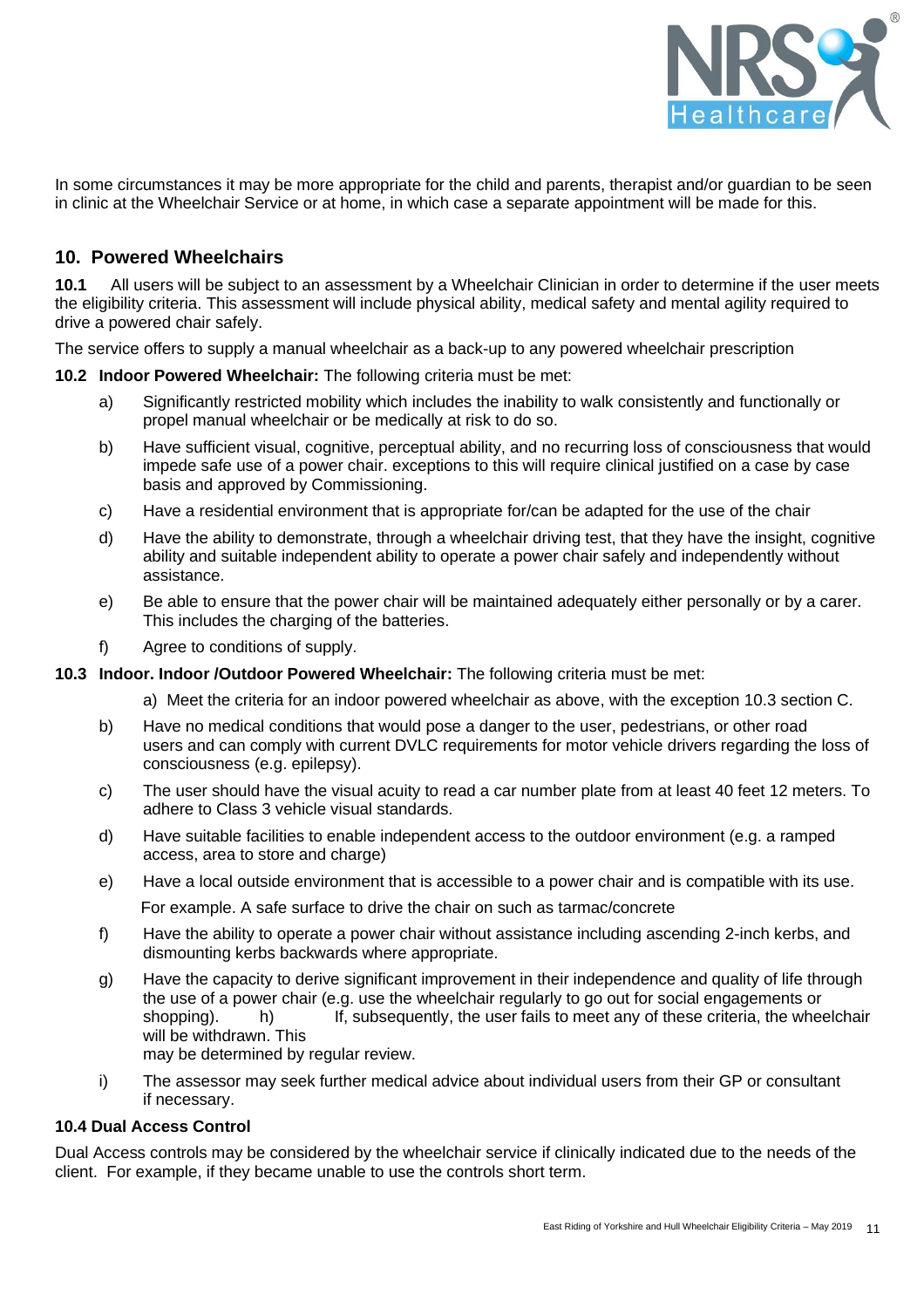

# **10.5 Power Packs**

The wheelchair service will consider the provision of attendant controlled power packs if the following criteria is met:

a) Carer must be able to take power pack on/off – unless explicitly stated that chair does not need to fold and will not be used on transport

b) Power pack will not be provided to residents within care homes

c)Where pushing the wheelchair is compromised because of the ability of the carer and the presentation of the client.

# **11. Repair & Maintenance**

The NHS will pay for repair and maintenance, of the NHS commissioned wheelchair. For repair and maintenance of wheelchairs purchased via Personal Wheelchair Budget, notional plus top up or third party please see Section 3

# **12. Issue of Equipment to Care Homes**

# **12.1 New referrals:**

- **i) Self-propelling wheelchairs:** Section 2.2: General Conditions applies when the user is able to selfpropel
- **ii) Attendant propelled wheelchairs:** It is the responsibility of the care home to provide transit wheelchairs for the porterage of residents. These will only be issued in exceptional circumstances, if the resident has significant postural needs or significant modifications are required to the wheelchair.
- **iii) Powered wheelchairs:** These may be supplied if the resident is unable to self-propel and the user meets all the criteria for a powered wheelchair, as listed in section 10.

# **12.2 Existing users:**

Wheelchair users who are no longer able to self-propel should be referred to the service for a reassessment of their needs.

Transit Wheelchair users who become resident of a nursing/care home should be referred to the service for reassessment of their needs.

# **12.3 Exclusions:**

The Wheelchair Service will NOT supply the following:

- **i)** Wheelchairs for transferring residents around the care home.
- ii) In place of suitable static seating (unless postural management is required).
- **iii)** To take residents on outings by staff, relatives or carers on an ad hoc basis, on these occasions charitable short-term loan facilities should be used, or through a private wheelchair hire

service

**iv)** Pressure relieving cushions for use in armchairs.

# **12.4 Repair or collection of wheelchairs:**

Wheelchairs will only be repaired when they are recorded as being issued by the Wheelchair Service to the resident currently using the wheelchair.

It is the responsibility of the care home to notify the Wheelchair Service when a wheelchair needs collecting if no longer required by the user or for repair.

If any equipment is no longer required, for whatever reason, it must be returned to the Wheelchair Service. It should under no circumstances be given to another person or wheelchair user as this may be detrimental to their health and well-being.

# **12.5 Liability:**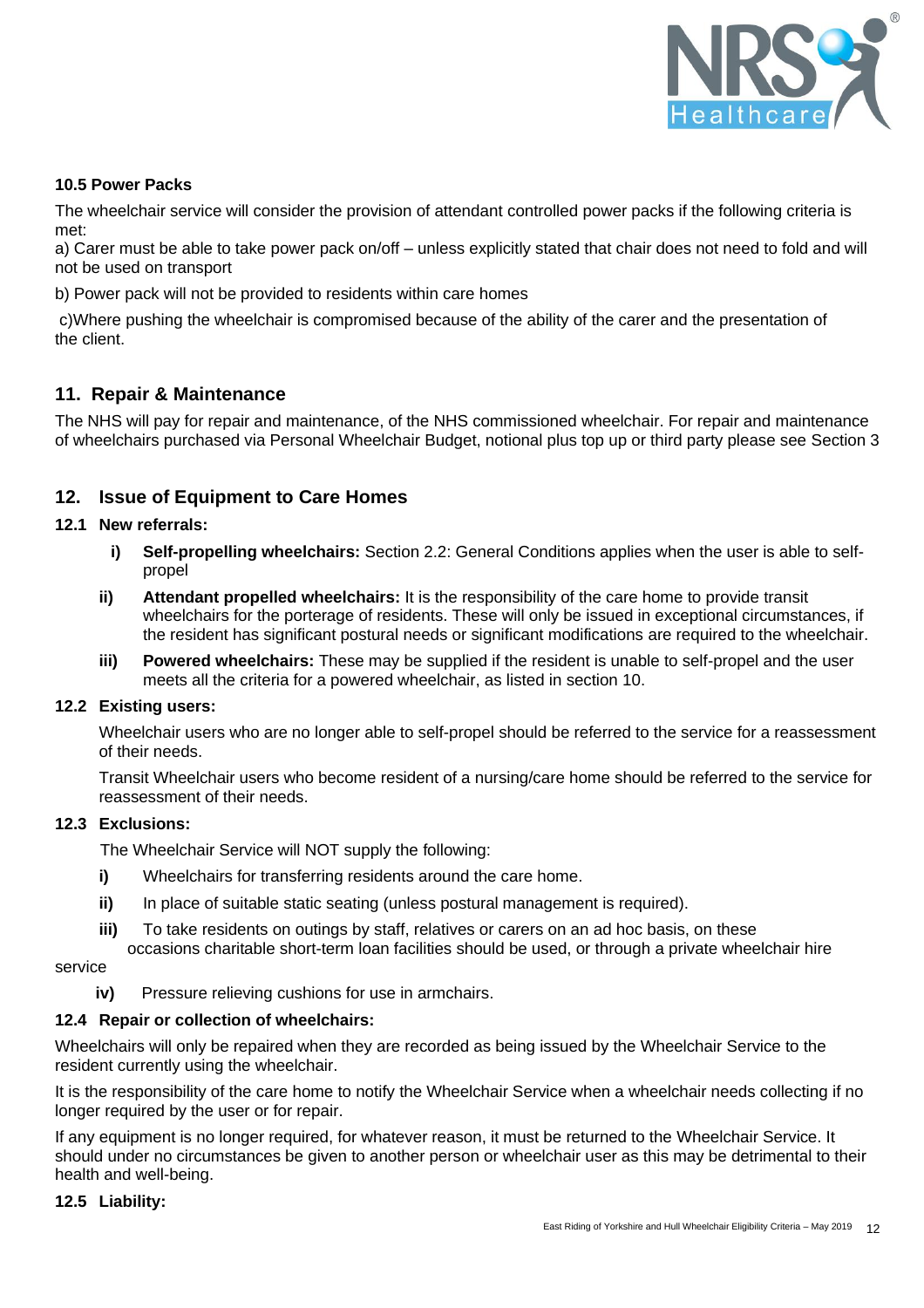

The Wheelchair Service cannot be held responsible if a wheelchair is used by anyone other than the named resident for whom it was supplied.

Wheelchair Service equipment may only be used by the named resident to whom it was issued.

# **13. Hidden Disability**

13.1 It is important to assess people at risk of serious harm, when walking, or pose, when walking, a risk of serious harm to themselves or any other person.

- a)To qualify under the criterion an applicant must have any enduring (lasting for a least three years) and substantial disability that means they are, during the course of a journey, at risk of harm, when walking, or pose, when walking, a risk of serious harm to themselves or any other person.
- b)The wheelchair services expect that, in the context of disabilities that are predominately non-visible (hidden) in nature, a risk of serious to self/ others could manifest as one or more of the following behaviours:
- c) Becoming physically aggressive towards others, possibly without intent or awareness of the impact their action may have;
- d)Refusing to walk altogether, dropping to the floor, or becoming a dead weights;
- e)Wandering off or running away, possibly without awareness of surroundings or their associated risks (e.g. nearby roads, car park environments);
- f) Disobeying, ignoring and /or being unaware of clear instructions;
- g) Experiencing severe or overwhelming anxiety (e.g. through hypervigilance);
- h) Experiencing an overwhelming sense of fear of public/open/busy spaces;

 i) Experiencing serious harm or causing harm to others Avoiding some/all types of journeys due to the kinds of experiences listed above.

This list is not exhaustive, and wheelchair services / referring agency will need to satisfy themselves that the risk of serious harm to self/ others when walking, during the course of a journey, is caused by an enduring and substantial disability. In this context it is recognised that some of the listed behaviours as well as others, may be exhibited ordinarily by children who do not have any enduring or substantial disability. It is therefore important for Wheelchair Services to consider the extent of any such behaviours and/ or difficulties experienced by an applicant in relation to common developmental milestones

The expectation is prior to assessment that all other options in relation to safety and alternative equipment has been considered and investigated and can be evidenced, such a walking harnesses and behavioural therapy and there is clear evidence of this been the method of least restriction. Referrer will be responsible for ensuring consideration to DOLS and mental capacity requirements are considered prior to referral

# **14. Attaching Communication & Additional Aids to Wheelchairs**

**14.1** Companies providing additional aids are responsible for fitting these onto wheelchairs. E.g. mounting brackets, communication or feeding aid and environmental control switches.

For this reason, it is essential that the needs of the user regarding their additional aids must be included when a user is assessed for their wheelchair by the Wheelchair Service.

It is therefore essential that agencies assessing users for additional aids inform and liaise with the Wheelchair Service to ensure users' needs are met appropriately.

Once the additional aid has been attached to the wheelchair it is essential that the wheelchair undergoes a stability check within the manufacturer's guidelines and recommendations for safe set up. It is therefore not recommended to use the wheelchair until this is completed. The Wheelchair Service will manage stability checkup appropriate during initial handover; however, if any other agency fits a device, then the agency must take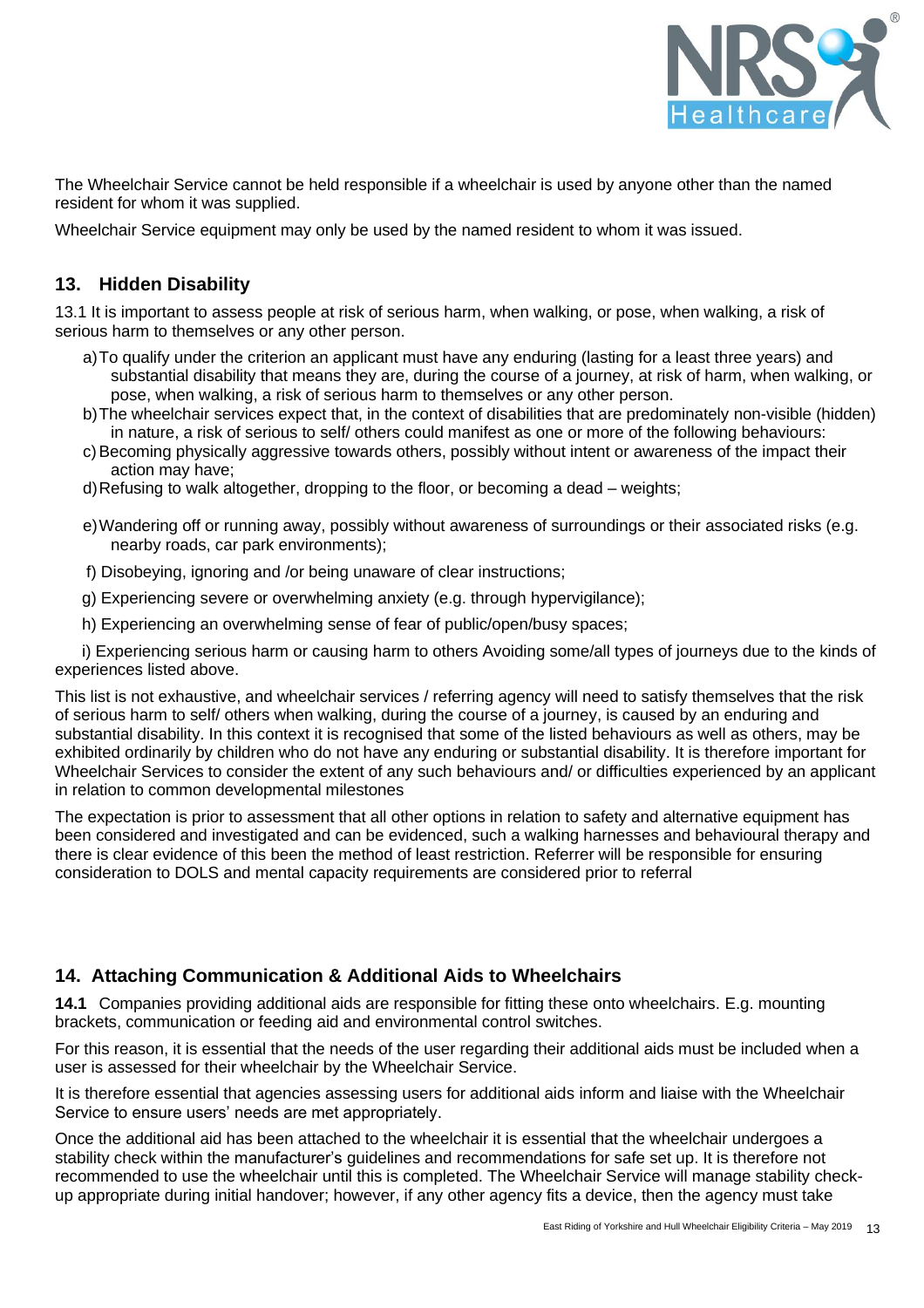

responsibility of checking the stability themselves. If the wheelchair requires additional features to ensure its stability the costs must be met by the relevant authority or service.

**14.2** The Wheelchair Service is unable to accept responsibility for wheelchair stability if any additional aids are fitted to the wheelchair. Each time an additional aid is fitted a stability risk check is required

# **15. Personal Wheelchair Budgets**

**15.1** All service users who meet the eligibility criteria will be offered a Personal Wheelchair Budget,

# **Definition.**

The personal wheelchair budget model offers a clear framework for clinical commissioning groups (CCGs) to commission wheelchair services that are based on the health and wellbeing outcomes that people want to achieve, as well as care that is integrated around the person and their family. Personal wheelchair budgets enable postural and mobility needs to be included in wider care planning and can support people to access a wider choice of wheelchair. This can be done by pooling the money provided by the NHS to meet all the assessed clinical need with money from a range of health and social care as well as Access to Work grants

With a personal wheelchair budget, wheelchair users should expect to have:

- a personalised assessment where they are supported to identify the health and wellbeing outcomes, they wish to achieve
- a care plan which captures the health and wellbeing outcomes identified, which may be part of any wider care plans the person requires for their care, for example an Education, Health and Care (EHC) plan
- care that is integrated, meaning that different agencies work together to support their postural and mobility needs and achieve their health and wellbeing outcomes
- Information provided upfront about the amount of money available in their personal wheelchair budget and the options available to them locally to use it
- Information about the repair and maintenance of wheelchairs, if the option to purchase a wheelchair outside of the NHS commissioned service is taken.

# **15.2 Calculating the budget:**

The Notional PWB amount will be based upon what it would cost the NHS to meet the person's assessed postural and mobility needs via the wheelchair service currently commissioned by their CCG.

For people who have additional health and social care needs, the personal wheelchair budget could be pooled with funding from other statutory services. (if this is agreed as meeting the persons assessed needs by all services involved and is cost effective.)

People can also choose to access non-statutory funding that may be available via voluntary, charitable organisations both nationally and locally.

A personal wheelchair budget can be managed in the following ways

**Notional and Notional Plus personal wheelchair budget:** This is where the person chooses to use their personal wheelchair budget within the NHS commissioned services and the service purchases and provides the chair. The Notional plus option also offers the option for contributions to the personal wheelchair budget to enhance the wheelchair people can access. This contribution may come from an integrated package with other agencies such as education, social care, a voluntary or charity organisation, or through self-pay.

**Third party personal wheelchair budget**: This is where the person chooses to use their personal wheelchair budget outside of NHS commissioned services. An independent provider receives the personal budget via invoicing the Wheelchair Service. This may also be contributed to as above.

# **15.3 Eligibility for Personal Wheelchair Budgets:**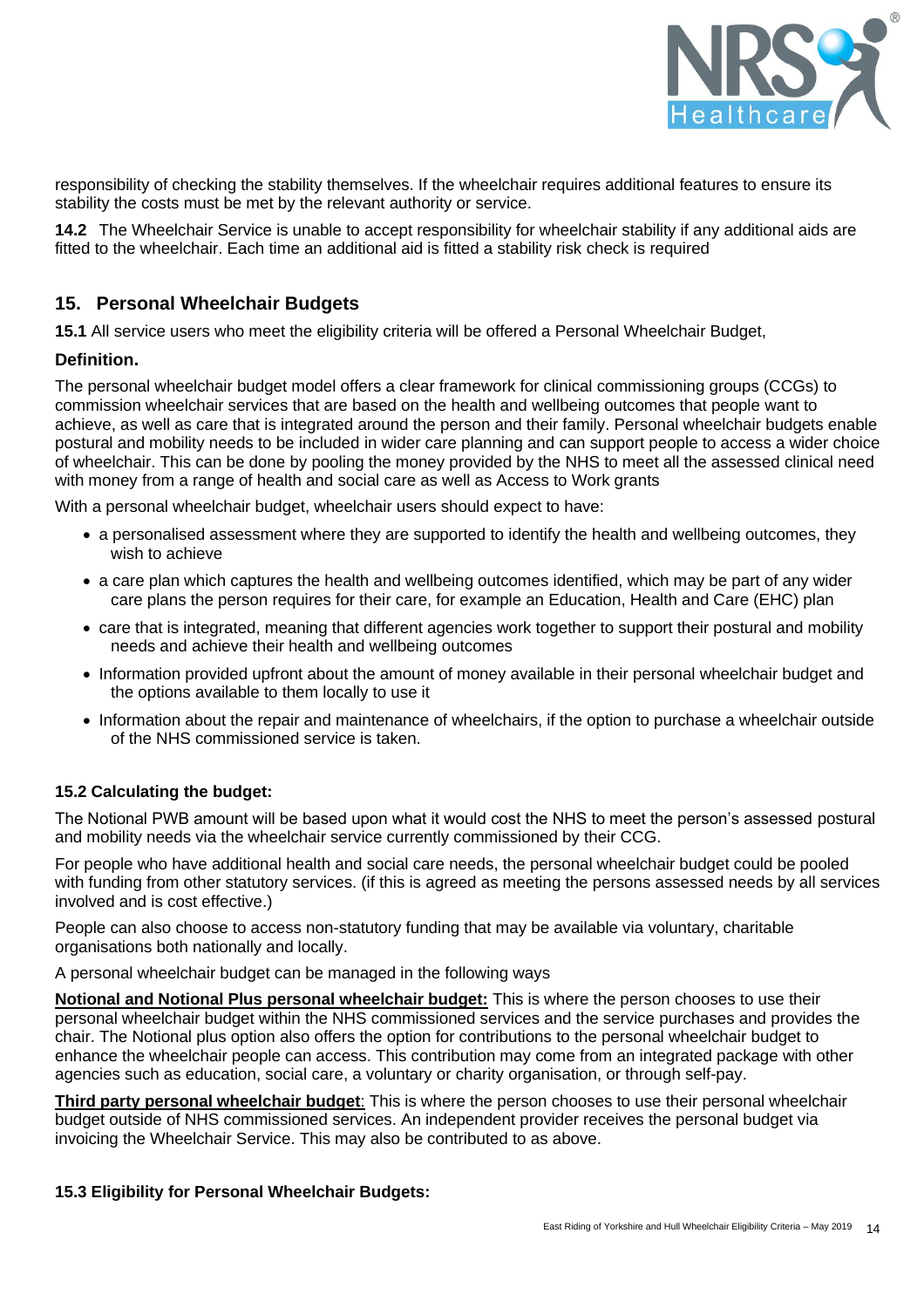

Personal wheelchair budgets will not be right for everyone. Once a person has been found eligible for a wheelchair, the Healthcare professional/ Wheelchair Services clinician will discuss with them the options for how this can be provided. Everyone should have an assessment focussed on the health and wellbeing outcomes and goals they wish to achieve and have the opportunity to have their wider needs considered.

The service will make every effort to provide a personal wheelchair budget to everyone who meets local wheelchair service eligibility criteria and who wants one. In some circumstances it is not appropriate to offer all the options for managing a personal wheelchair budget. For example, it may not be clinically appropriate for someone with rapidly changing, or very complex needs, to use their personal wheelchair budget outside of NHS commissioned services as regular adaptions and changes may be required which would be likely to require close monitoring and adjustment. They could however be offered a notional budget. Such decisions should be made on a case by case basis, rather than using set criteria that restrict people who have certain conditions or diagnoses from accessing the full range of options.

A Personal Wheelchair Budget will not be offered for a Short-Term Loan Wheelchair.

Power add ons/motors etc can be considered under the personal wheelchair budget scheme.

Wheelchair Power Seating Functions, elevating leg raiser and recline and power lift can be considered under personal wheelchair budget

# **15.4 Repair and Maintenance**

The NHS will be responsible for maintenance and repair of essential parts/accessories that are supplied above the assessed clinical need, any additional features e.g. phone holders and embellishments will be responsibility of the wheelchair user to maintain and repair.

# **APPENDIX 1. LIST OF OTHER AGENCIES MENTIONED IN THE DOCUMENT**

| <b>District Nursing Service</b> | Contact wheelchair user's GP practice  |              |  |
|---------------------------------|----------------------------------------|--------------|--|
| NRS Healthcare                  | Tel'                                   | 0344 8936375 |  |
| Driving Standards Agency (DSA)  | email customer.services@dsa.gsi.gov.uk |              |  |

# **APPENDIX 2 Referral forms**

There are 2 referral forms

- 1. GP referral form
- 2. Accredited referrers and powered wheelchair referrals





M00061 ERY and Hull M00061 ERY and Hull GP Wheelchair Referr Powered Wheelchair I

# **APPENDIX 3: Prescribing Matrix**



# **APPENDIX 4: Personal Wheelchair Budget documents**